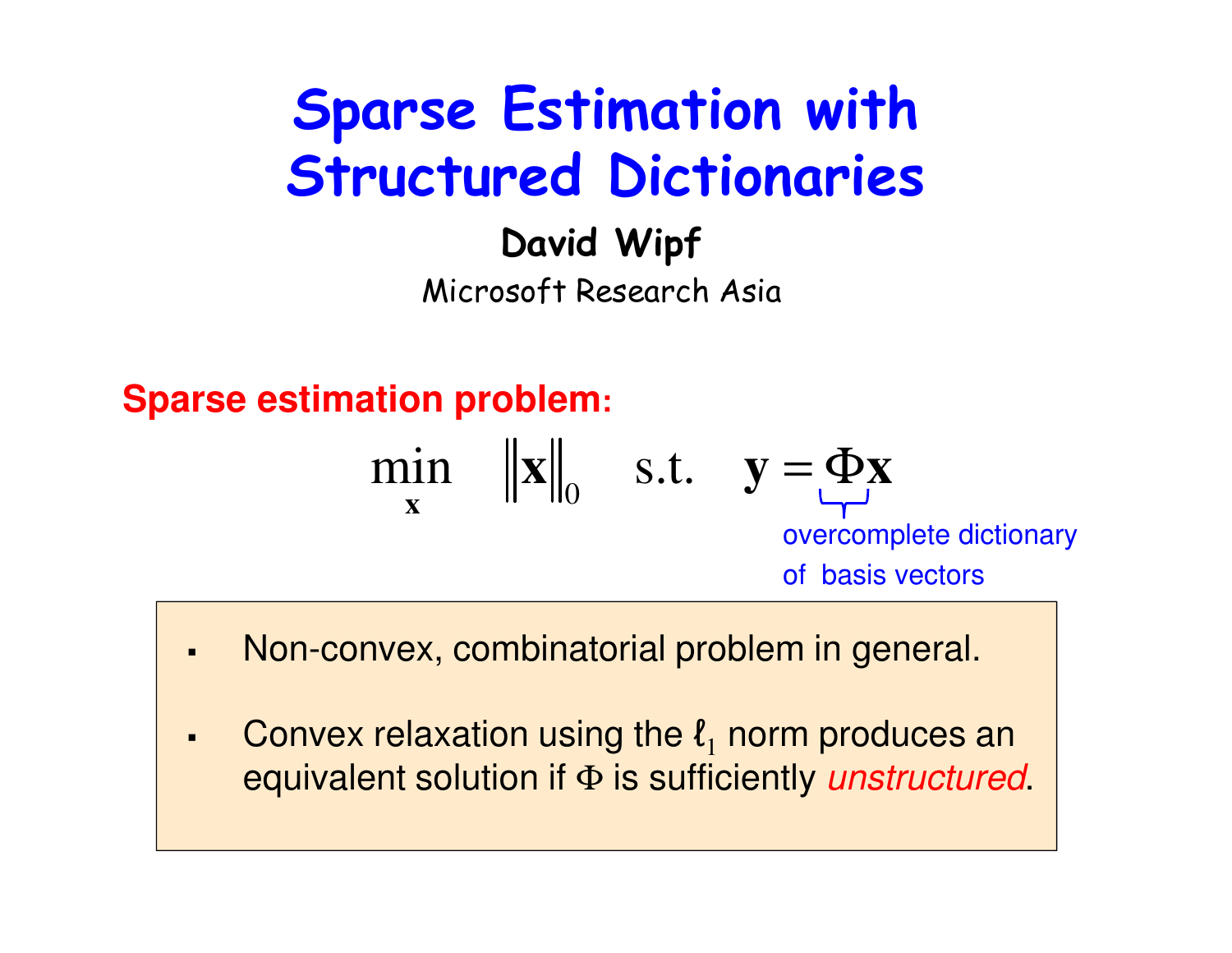### Dictionary Correlation Structure

### **Unstructured**



#### Examples:

$$
\Phi_{(unstr)} - iid N(0,1) entries
$$
\n
$$
\Phi_{(unstr)} - random rows of DFT
$$

### **Structured**



#### Example:

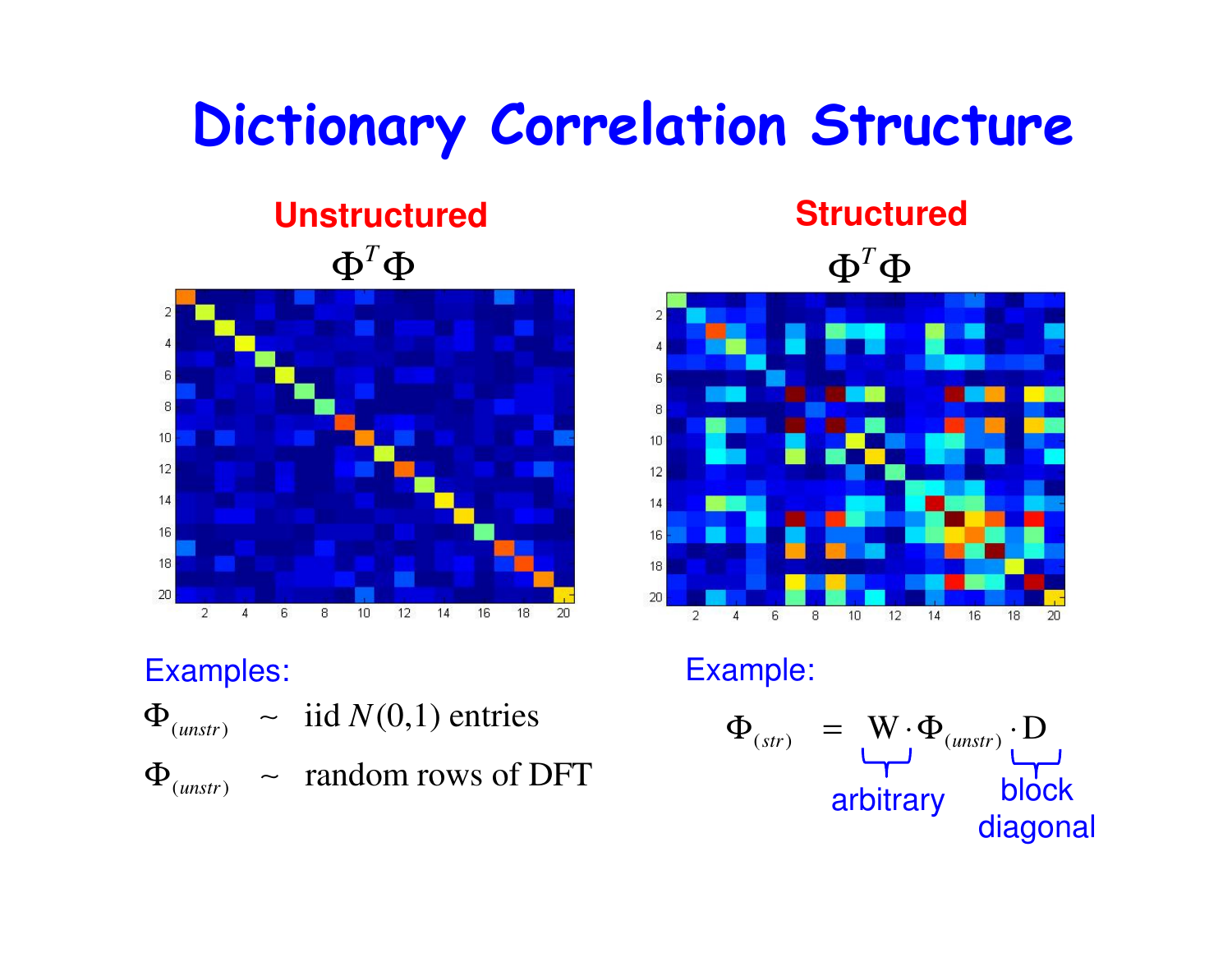### New Strategy

♦ Apply a Φ-dependent projection that maps **<sup>x</sup>** to a new space

$$
\mathbf{z} = \mathbf{P}_{\Phi}(\mathbf{x})
$$

♦ Use a standard sparsity penalty <sup>g</sup> in this new space and solve: **y <sup>x</sup>** $y = \Phi x$ 

$$
\min_{\mathbf{x}} \sum_{i} g(z_i) \quad \text{s.t.} \quad \frac{\partial}{\partial z} = P_{\Phi}(\mathbf{x})
$$

#### **The projection operator:**

- 1.Must compensate for dictionary structure.
- 2. Preserve sparsity, meaning if **<sup>z</sup>** is maximally sparse, **x** is also maximally sparse.